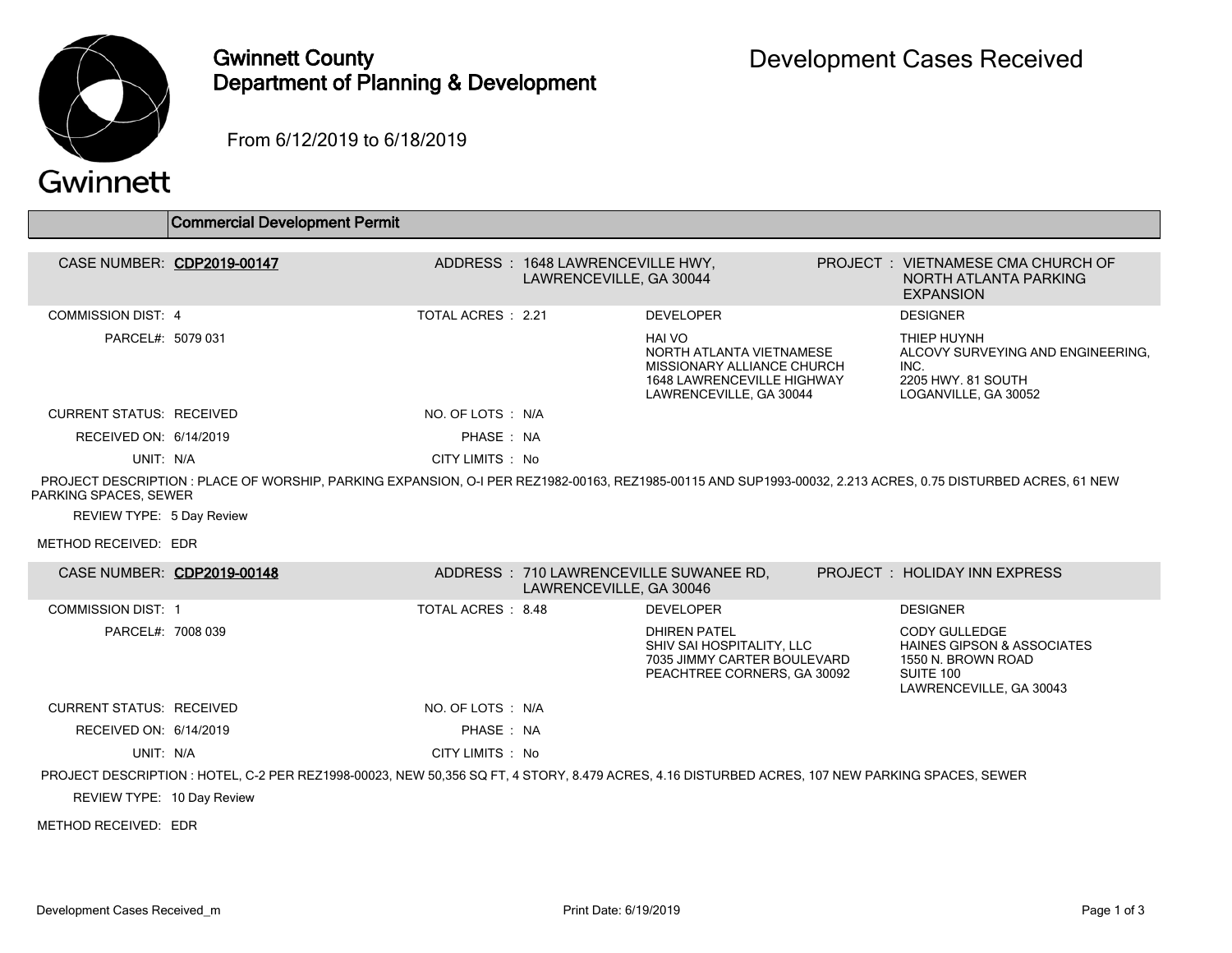|                                 | CASE NUMBER: CDP2019-00151                                                                                 |                    | ADDRESS: 600 BRISCOE BLVD,<br>LAWRENCEVILLE, GA 30046 |                                                                                                        | PROJECT : GC AIRPORT (BRISCOE FIELD)                                                                                               |
|---------------------------------|------------------------------------------------------------------------------------------------------------|--------------------|-------------------------------------------------------|--------------------------------------------------------------------------------------------------------|------------------------------------------------------------------------------------------------------------------------------------|
| <b>COMMISSION DIST: 4</b>       |                                                                                                            | TOTAL ACRES: 50.41 |                                                       | <b>DEVELOPER</b>                                                                                       | <b>DESIGNER</b>                                                                                                                    |
| PARCEL#: 5207 020               |                                                                                                            |                    |                                                       | <b>GWINNETT COUNTY BOARD OF</b><br><b>COMMISSIONERS</b><br>75 LANGLEY DRIVE<br>LAWRENCEVILLE, GA 30046 | CLEO P. COLES III<br>MICHAEL BAKER INTERNATIONAL<br>420 TECHNOLOGY PARKWAY<br>SUITE 150<br>PEACHTREE CORNERS, GA 30092             |
| <b>CURRENT STATUS: RECEIVED</b> |                                                                                                            | NO. OF LOTS: N/A   |                                                       |                                                                                                        |                                                                                                                                    |
| RECEIVED ON: 6/18/2019          |                                                                                                            | PHASE : NA         |                                                       |                                                                                                        |                                                                                                                                    |
| UNIT: N/A                       |                                                                                                            | CITY LIMITS: No    |                                                       |                                                                                                        |                                                                                                                                    |
|                                 | PROJECT DESCRIPTION : GC AIRPORT (BRISCOE FIELD), TAXIWAY Y, M-1, 50.41 ACRES, 35.3 DISTURBED ACRES, SEWER |                    |                                                       |                                                                                                        |                                                                                                                                    |
| REVIEW TYPE: 5 Day Review       |                                                                                                            |                    |                                                       |                                                                                                        |                                                                                                                                    |
| METHOD RECEIVED: EDR            |                                                                                                            |                    |                                                       |                                                                                                        |                                                                                                                                    |
| <b>TOTAL FOR:</b>               | <b>Commercial Development</b><br>Permit                                                                    | NO. OF CASES: 3    |                                                       | NO. OF LOTS: 0                                                                                         | <b>TOTAL ACRES: 61.10</b>                                                                                                          |
|                                 | <b>Concept Plan</b>                                                                                        |                    |                                                       |                                                                                                        |                                                                                                                                    |
|                                 |                                                                                                            |                    |                                                       |                                                                                                        |                                                                                                                                    |
| CASE NUMBER: CPL2019-00017      |                                                                                                            |                    | GA 30052                                              | ADDRESS : TEMPLE JOHNSON RD, LOGANVILLE,                                                               | PROJECT: TEMPLE JOHNSON ROAD                                                                                                       |
| <b>COMMISSION DIST: 3</b>       |                                                                                                            | TOTAL ACRES: 25.78 |                                                       | <b>DEVELOPER</b>                                                                                       | <b>DESIGNER</b>                                                                                                                    |
| PARCEL#: 5067 017               |                                                                                                            |                    |                                                       | <b>BERNIE SMITH</b><br><b>MANOR RESTORATIONS</b><br>4763 TOWNSHIP CHASE<br>MARIETTA, GA 30066          | <b>MATT FREY</b><br>CENTERLINE SURVEYING AND LAND<br>PLANNING, INC.<br>1301 SHILOH ROAD<br><b>SUITE 1210</b><br>KENNESAW, GA 30144 |
| <b>CURRENT STATUS: RECEIVED</b> |                                                                                                            | NO. OF LOTS : 85   |                                                       |                                                                                                        |                                                                                                                                    |
| RECEIVED ON: 6/12/2019          |                                                                                                            | PHASE: N/A         |                                                       |                                                                                                        |                                                                                                                                    |
| UNIT: N/A                       |                                                                                                            | CITY LIMITS : No   |                                                       |                                                                                                        |                                                                                                                                    |
|                                 | PROJECT DESCRIPTION : SINGLE FAMILY SUBDIVISION, R-SR PER RZR2018-00024, 85 LOTS, 25.78 ACRES, SEWER       |                    |                                                       |                                                                                                        |                                                                                                                                    |
| REVIEW TYPE: 5 Day Review       |                                                                                                            |                    |                                                       |                                                                                                        |                                                                                                                                    |
| METHOD RECEIVED: EDR            |                                                                                                            |                    |                                                       |                                                                                                        |                                                                                                                                    |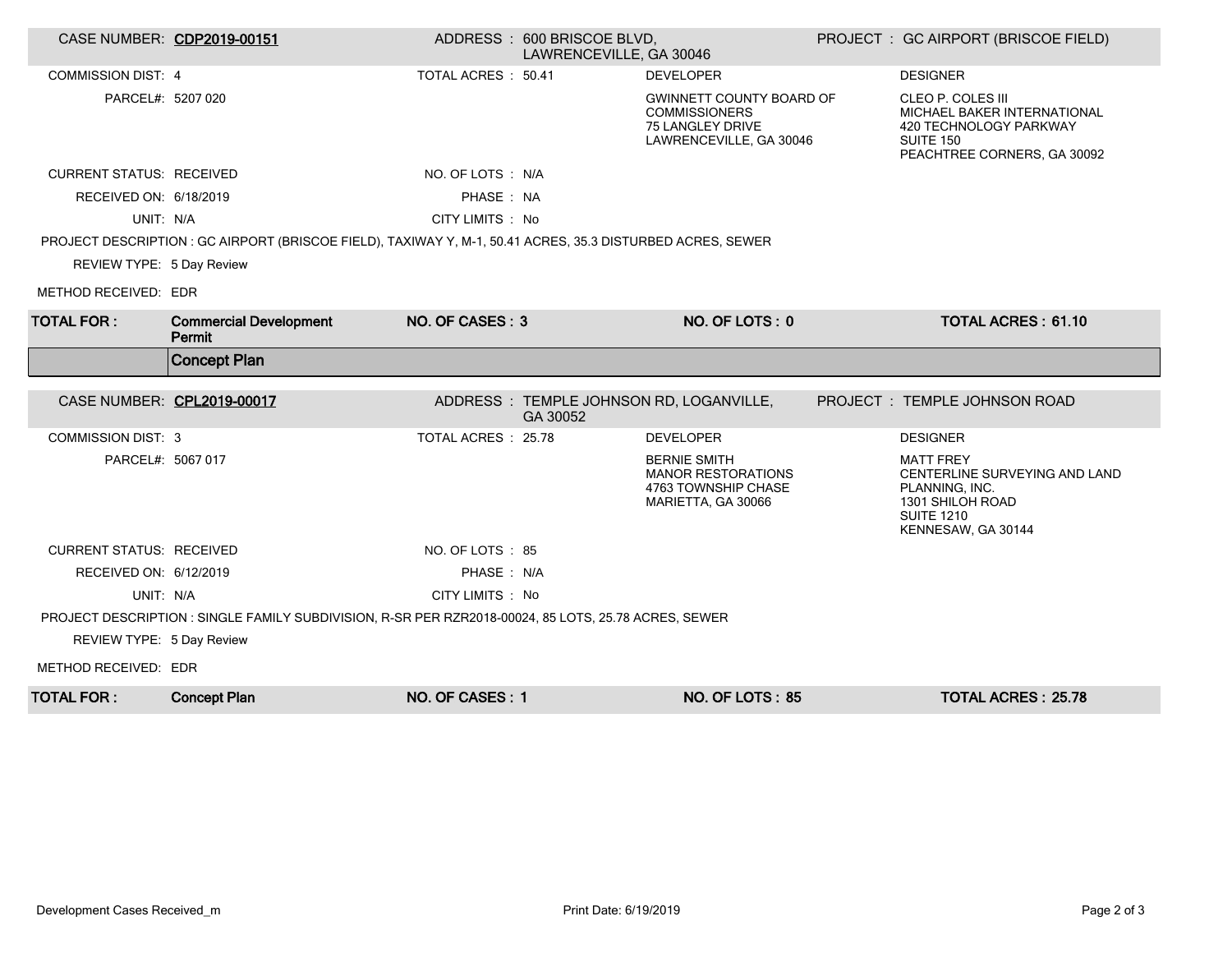|                                 | <b>Final Plat</b>                                                                                                          |                           |                                                          |                                                                                                        |                                                                                                                                                    |
|---------------------------------|----------------------------------------------------------------------------------------------------------------------------|---------------------------|----------------------------------------------------------|--------------------------------------------------------------------------------------------------------|----------------------------------------------------------------------------------------------------------------------------------------------------|
| CASE NUMBER: FPL2019-00032      |                                                                                                                            |                           |                                                          | ADDRESS: 1579 BUFORD DAM RD, BUFORD, GA                                                                | PROJECT : TREE OF LIFE MISSION CHURCH                                                                                                              |
|                                 |                                                                                                                            |                           | 30518                                                    |                                                                                                        |                                                                                                                                                    |
| <b>COMMISSION DIST: 4</b>       |                                                                                                                            | <b>TOTAL ACRES : 1.58</b> |                                                          | <b>DEVELOPER</b>                                                                                       | <b>DESIGNER</b>                                                                                                                                    |
| PARCEL#: 7362 004               |                                                                                                                            |                           |                                                          | SONG LEE<br>TREE OF LIFE MISSION CHURCH<br>1579 BUFORD DAM ROAD<br>BUFORD, GA 30518                    | <b>BEN BUTTERWORTH</b><br>BOUNDARY ZONE, INC.<br><b>454 SATELLITE BOULEVARD</b><br><b>SUITE 200</b><br>SUWANEE, GA 30024                           |
| <b>CURRENT STATUS: RECEIVED</b> |                                                                                                                            | NO. OF LOTS : 2           |                                                          |                                                                                                        |                                                                                                                                                    |
| RECEIVED ON: 6/17/2019          |                                                                                                                            | PHASE: NA                 |                                                          |                                                                                                        |                                                                                                                                                    |
| UNIT: N/A                       |                                                                                                                            | CITY LIMITS : No          |                                                          |                                                                                                        |                                                                                                                                                    |
|                                 | PROJECT DESCRIPTION : COMMERCIAL FOR PLATTING ONLY, C-2 PER REZ1984-00074, 2 LOTS, 1.584 ACRES, SEPTIC                     |                           |                                                          |                                                                                                        |                                                                                                                                                    |
| REVIEW TYPE: 5 Day Review       |                                                                                                                            |                           |                                                          |                                                                                                        |                                                                                                                                                    |
| METHOD RECEIVED: DRCC           |                                                                                                                            |                           |                                                          |                                                                                                        |                                                                                                                                                    |
| <b>TOTAL FOR :</b>              | <b>Final Plat</b>                                                                                                          | NO. OF CASES: 1           |                                                          | NO. OF LOTS: 2                                                                                         | <b>TOTAL ACRES: 1.58</b>                                                                                                                           |
|                                 | <b>Subdivision Development Permit</b>                                                                                      |                           |                                                          |                                                                                                        |                                                                                                                                                    |
| CASE NUMBER: SDP2019-00032      |                                                                                                                            |                           | ADDRESS: 1213 OLD LOGANVILLE RD,<br>LOGANVILLE, GA 30052 |                                                                                                        | <b>PROJECT: BURNS FARM</b>                                                                                                                         |
| <b>COMMISSION DIST: 3</b>       |                                                                                                                            | TOTAL ACRES: 84.65        |                                                          | <b>DEVELOPER</b>                                                                                       | <b>DESIGNER</b>                                                                                                                                    |
| PARCEL#: 5095 007               |                                                                                                                            |                           |                                                          | <b>MIKE BUSHER</b><br><b>STARLIGHT HOMES</b><br>3820 MANSELL ROAD<br>SUITE 300<br>ALPHARETTA, GA 30022 | <b>SOTIR CHRISTOPHER</b><br>CHRISTOPHER PLANNING AND<br><b>ENGINEERING</b><br>12460 CRABAPPLE ROAD<br><b>SUITE 202-612</b><br>ALPHARETTA, GA 30004 |
| <b>CURRENT STATUS: RECEIVED</b> |                                                                                                                            | NO. OF LOTS : 204         |                                                          |                                                                                                        |                                                                                                                                                    |
| RECEIVED ON: 6/17/2019          |                                                                                                                            | PHASE: NA                 |                                                          |                                                                                                        |                                                                                                                                                    |
| UNIT: N/A                       |                                                                                                                            | CITY LIMITS : No          |                                                          |                                                                                                        |                                                                                                                                                    |
|                                 | PROJECT DESCRIPTION : SINGLE FAMILY SUBDIVISION, OSC PER RZR2019-00004, 204 LOTS, 84.65 ACRES, 58.6 DISTURBED ACRES, SEWER |                           |                                                          |                                                                                                        |                                                                                                                                                    |
| REVIEW TYPE: 10 Day Review      |                                                                                                                            |                           |                                                          |                                                                                                        |                                                                                                                                                    |
| METHOD RECEIVED: EDR            |                                                                                                                            |                           |                                                          |                                                                                                        |                                                                                                                                                    |
| <b>TOTAL FOR:</b>               | <b>Subdivision Development</b><br>Permit                                                                                   | NO. OF CASES: 1           |                                                          | <b>NO. OF LOTS: 204</b>                                                                                | <b>TOTAL ACRES: 84.65</b>                                                                                                                          |
|                                 |                                                                                                                            |                           |                                                          |                                                                                                        |                                                                                                                                                    |
| <b>GRAND TOTALS</b>             |                                                                                                                            | NO. OF CASES: 6           |                                                          | <b>NO. OF LOTS: 291</b>                                                                                | TOTAL ACRES: 173.12                                                                                                                                |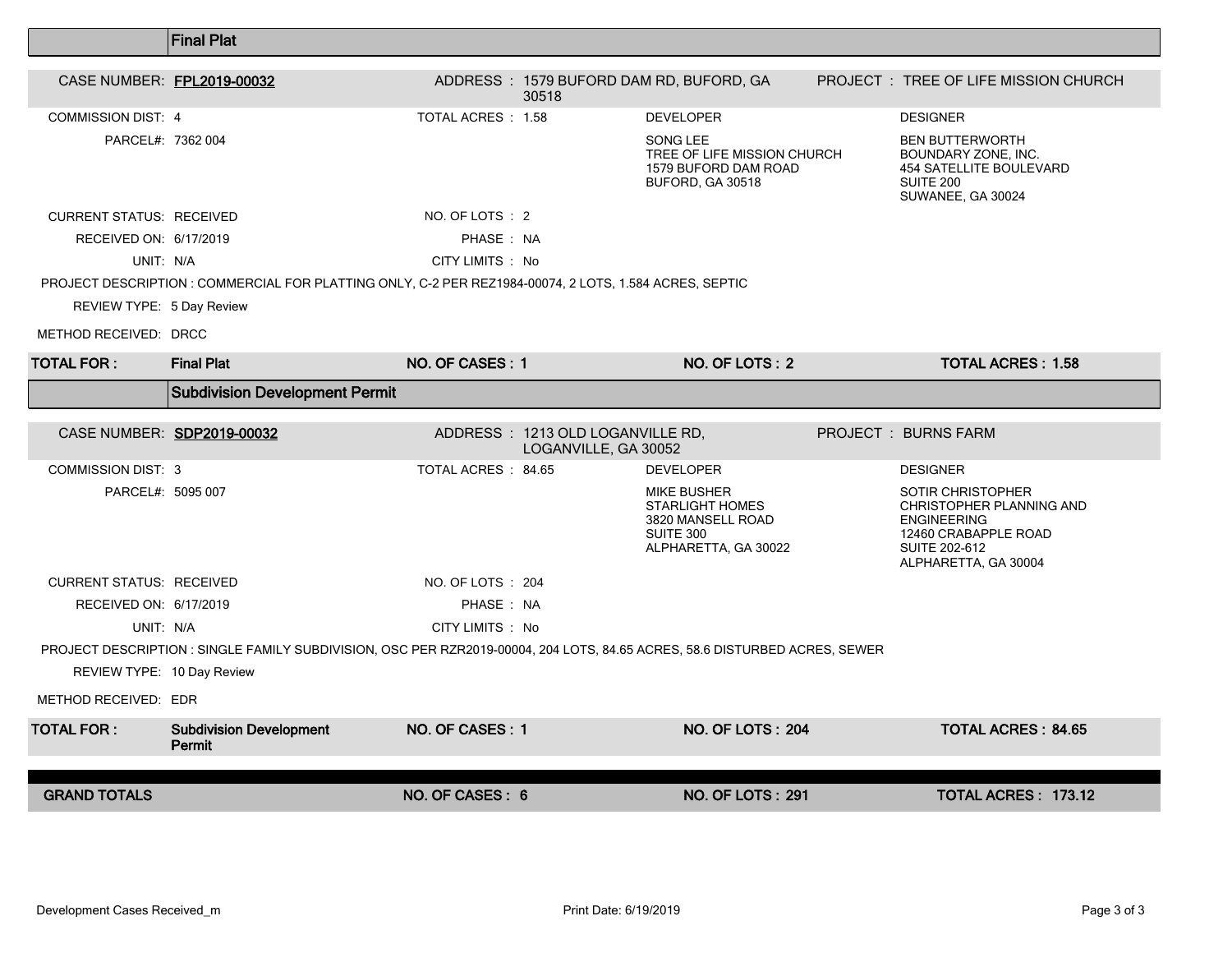

## Gwinnett County Department of Planning & Development

From 6/12/2019 to 6/18/2019

|                                                                                                                                                                                     | <b>Commercial Development Permit</b>                                                                                                                     |                    |                                                         |                                                                                               |  |                                                                                                                                                   |
|-------------------------------------------------------------------------------------------------------------------------------------------------------------------------------------|----------------------------------------------------------------------------------------------------------------------------------------------------------|--------------------|---------------------------------------------------------|-----------------------------------------------------------------------------------------------|--|---------------------------------------------------------------------------------------------------------------------------------------------------|
|                                                                                                                                                                                     | CASE NUMBER: CDP2019-00146                                                                                                                               |                    |                                                         | ADDRESS: 2528 PHARR AVE, DACULA, GA 30019                                                     |  | PROJECT: 2528 PHARR AVENUE                                                                                                                        |
| <b>COMMISSION DIST: 3</b>                                                                                                                                                           |                                                                                                                                                          | TOTAL ACRES: 0.83  |                                                         | <b>DEVELOPER</b>                                                                              |  | <b>DESIGNER</b>                                                                                                                                   |
| PARCEL#: 5302A103                                                                                                                                                                   |                                                                                                                                                          |                    |                                                         | <b>FRANCISCO GARCIA</b><br>2988 STOCKBRIDGE WAY<br>DACULA, GA 30019                           |  | <b>IESHA WHITE</b><br><b>GRANT SHEPHERD &amp; ASSOCIATES, INC.</b><br>735 LONGLEAF BOULEVARD<br>LAWRENCEVILLE, GA 30046                           |
| <b>CURRENT STATUS: RECEIVED</b>                                                                                                                                                     |                                                                                                                                                          | NO. OF LOTS : N/A  |                                                         |                                                                                               |  |                                                                                                                                                   |
| RECEIVED ON: 6/13/2019                                                                                                                                                              |                                                                                                                                                          | PHASE: NA          |                                                         |                                                                                               |  |                                                                                                                                                   |
| UNIT: N/A                                                                                                                                                                           |                                                                                                                                                          | CITY LIMITS : Yes  |                                                         |                                                                                               |  |                                                                                                                                                   |
| REVIEW TYPE: 10 Day Review<br>METHOD RECEIVED: EDR                                                                                                                                  | PROJECT DESCRIPTION : CITY OF DACULA, 2528 PHARR AVENUE, O-I, NEW 3,000 SQ FT, 1 STORY, 0.8349 ACRES, 0.79 DISTURBED ACRES, 24 NEW PARKING SPACES, SEWER |                    |                                                         |                                                                                               |  |                                                                                                                                                   |
|                                                                                                                                                                                     | CASE NUMBER: CDP2019-00150                                                                                                                               |                    | ADDRESS: 1364 BUFORD BUSINESS BLVD,<br>BUFORD, GA 30518 |                                                                                               |  | PROJECT: BUFORD COMMONS                                                                                                                           |
| <b>COMMISSION DIST: 4</b>                                                                                                                                                           |                                                                                                                                                          | TOTAL ACRES : 5.79 |                                                         | <b>DEVELOPER</b>                                                                              |  | <b>DESIGNER</b>                                                                                                                                   |
| PARCEL#: 7258 349                                                                                                                                                                   |                                                                                                                                                          |                    |                                                         | DAREN C. WAYNE<br>RADIAL PROPERTY GROUP<br>5704 WAYNE CREST DRIVE<br>FLOWERY BRANCH, GA 30542 |  | <b>WESLEY HOGE</b><br><b>INTEGRITY ENGINEERING &amp;</b><br>DEVELOPMENT SERVICES, INC.<br>3615 BRASELTON HIGHWAY<br>SUITE 201<br>DACULA, GA 30019 |
| <b>CURRENT STATUS: RECEIVED</b>                                                                                                                                                     |                                                                                                                                                          | NO. OF LOTS: N/A   |                                                         |                                                                                               |  |                                                                                                                                                   |
| RECEIVED ON: 6/17/2019                                                                                                                                                              |                                                                                                                                                          | PHASE: NA          |                                                         |                                                                                               |  |                                                                                                                                                   |
| UNIT: N/A                                                                                                                                                                           |                                                                                                                                                          | CITY LIMITS : Yes  |                                                         |                                                                                               |  |                                                                                                                                                   |
| PROJECT DESCRIPTION: CITY OF BUFORD, BUFORD COMMONS, M-1, NEW 23,420 SQ FT, 1 STORY, NEW 24,154 SQ FT, 1 STORY, 5.79 ACRES, 4.868 DISTURBED ACRES, 128 NEW<br>PARKING SPACES, SEWER |                                                                                                                                                          |                    |                                                         |                                                                                               |  |                                                                                                                                                   |
| REVIEW TYPE: 10 Day Review                                                                                                                                                          |                                                                                                                                                          |                    |                                                         |                                                                                               |  |                                                                                                                                                   |
| METHOD RECEIVED: EDR                                                                                                                                                                |                                                                                                                                                          |                    |                                                         |                                                                                               |  |                                                                                                                                                   |
| <b>TOTAL FOR:</b>                                                                                                                                                                   | <b>Commercial Development</b><br>Permit                                                                                                                  | NO. OF CASES: 2    |                                                         | NO. OF LOTS: 0                                                                                |  | <b>TOTAL ACRES: 6.62</b>                                                                                                                          |